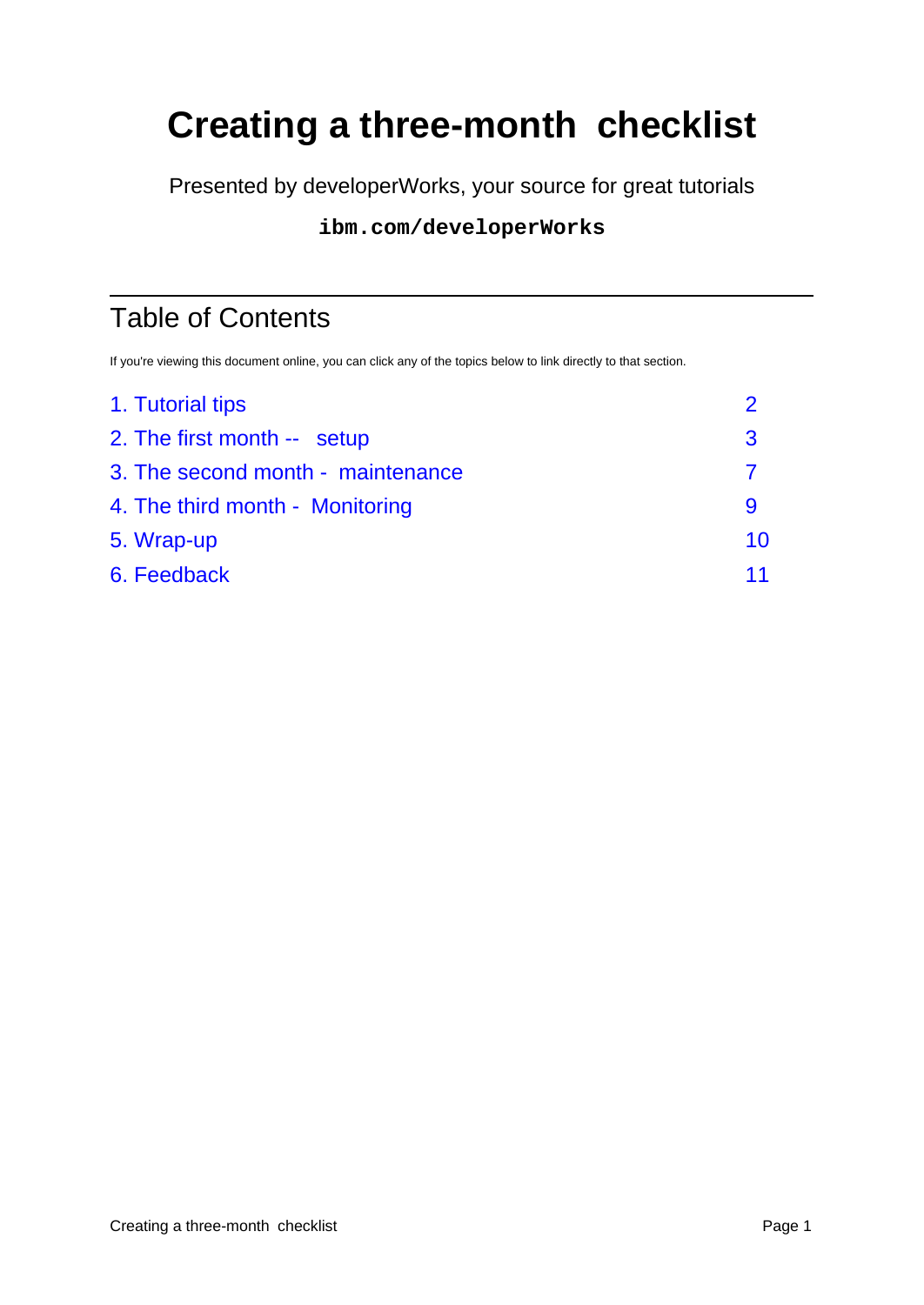## <span id="page-1-0"></span>Section 1. Tutorial tips

### Should I take this tutorial?

When I launched my first venture- funded startup, I was surprised at all the administrative setup tasks we had to do before we could get started on the "real" work of the new business. We wasted a month.

So you don't waste time, I've created this tutorial to provide you with a list of things you need to do -- mostly administrivia -- but without it, you won't be able to cash that first check. It should help you get the paperwork and organizational details off to a good start without wasting time, or overlooking something that will cause trouble later. Then you can get started on actually creating your product or service.

Our assumptions for this tutorial:

You are about to start your new enterprise.

You have several founders, not just you personally.

You just got, or expect to get, some funding.

This tutorial is organized by "months." If you are ready to set up shop and go full-bore ahead, these would be actual months. But if not, then the time may be stretched out.

#### **Contact**

For questions about the content of this tutorial, contact the author, Michael "Mac" McCarthy, at *[mcwong1@home.com](mailto:mcwong1@home.com)*.

Mac McCarthy is a longtime entrepreneur, having founded, cofounded, or been involved in turnaround teams for various businesses over the past twenty years. He was cofounder of IDG Books, where he initiated (and named) DOS for Dummies, first in the ground breaking book series. He has also been head of Reviews for InfoWorld, and founder and President of the company that produces the Web-only developer magazines JavaWorld, SunWorld, and LinuxWorld. Last year he cofounded the venture-funded BLOSM.com, a site for the book-publishing industry. Currently he is a consultant specializing in assisting startups, and resides in Castro Valley, near San Francisco, California.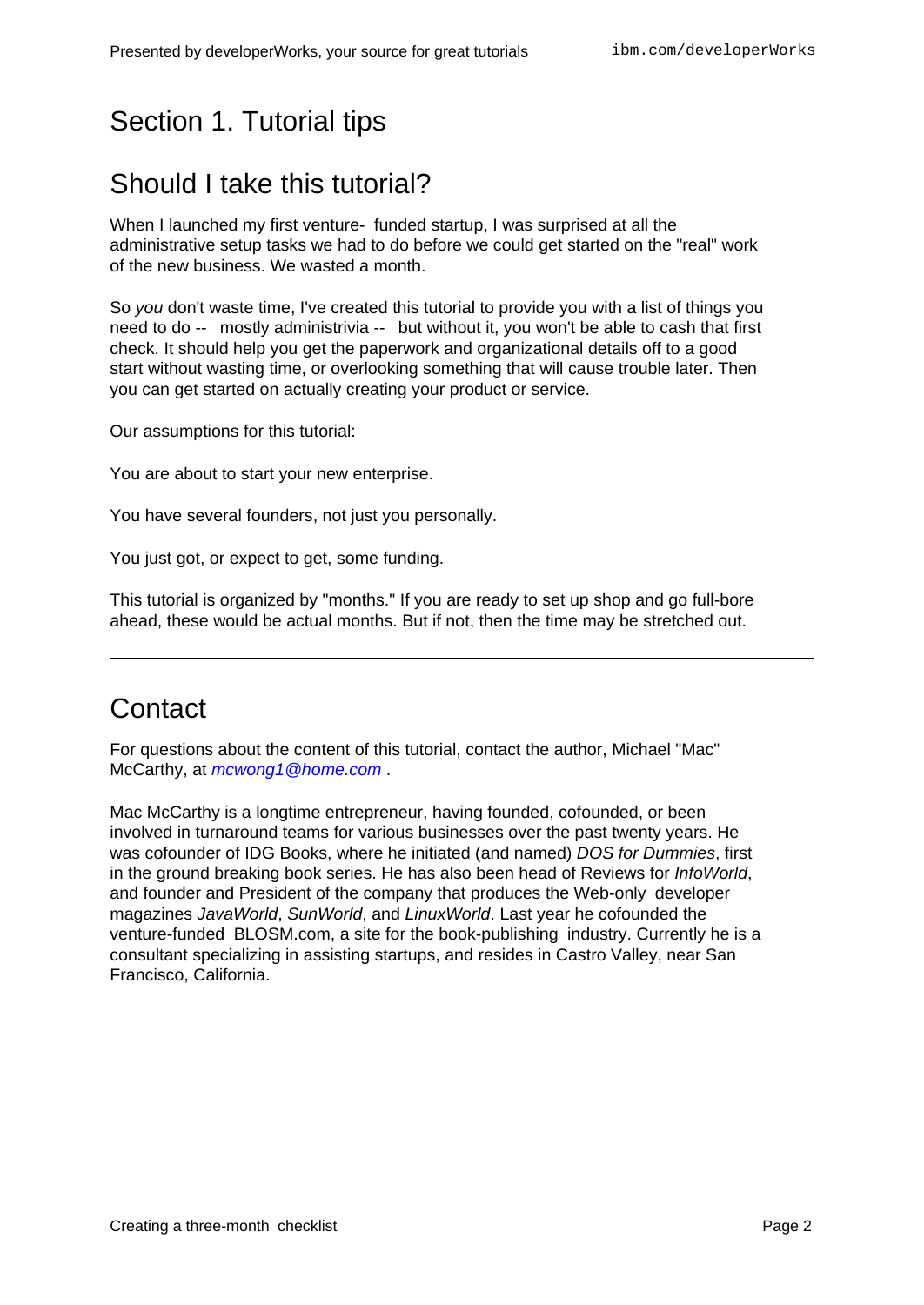### <span id="page-2-0"></span>Section 2. The first month -- setup

### Getting ready to incorporate

Before you can cash that VC check, you need a bank account, which means you need to be incorporated, which means you need to be organized. Let's get started.

#### **\* Find a lawyer**

You will need a lawyer for many of the things that follow. An ideal lawyer is one who knows venture-funded startups -- as opposed to your family lawyer who has only set up partnerships and one-person corporations before. Most importantly, the venture-experienced lawyer will be able to help you set up a sensible capital structure and guide you in interpreting the VC's investment mumbo-jumbo when you get a term sheet - vitally important! In high-tech neighborhoods, you have to wait in line for this kind of lawyer, and even pay him in stock as well as (lots of) cash. Elsewhere you may have to settle for a less experienced but willing-to- learn lawyer. But get a lawyer in any event.

#### **\* Decide on a capitalization structure**

Some experienced advice will help you here -- your venture lawyer, or some other advisor who is current on venture-funded startups.

The "cap structure" is the division of shares of the company among the founders. Rule one: Don't keep it all to yourself. Your cofounders are partners, treat them as such. Rule two: You won't keep majority control if you take money from outside investors; get over it.

Here is an example of one possible division of stock prior to the first investment, just to give you a general idea to start from:

30% of the company is divided among the founders (mostly in the form of "grants")

30% is reserved for future employees (in the form of "options")

The rest is for the VCs. Expect each round of financing to take 30% of the stock, so in the second round the VCs will have majority ownership and the founders are diluted down to 20% or less (try not to dilute the reserve for staff). Don't worry about it, it all works out in the end -- your goal is to own value, not percentage points.

(The preceding is a very general guide only.)

#### **\* Also create an employee participation system and a vesting schedule**

Vesting schedule: Over what period will you allow vesting of stock options and grants? The typical time frame is three or four years -- accelerated vesting schedules are viewed with alarm by investors and during the IPO. Here's a common schedule for a four-year vest: A one-year "cliff" (you get nothing until your first anniversary with the company -- remember, options are a means of employee retention, you're not rewarding people for leaving), at which point you are vested in 25% of your options; thereafter you vest another 1/12th of 25% each month.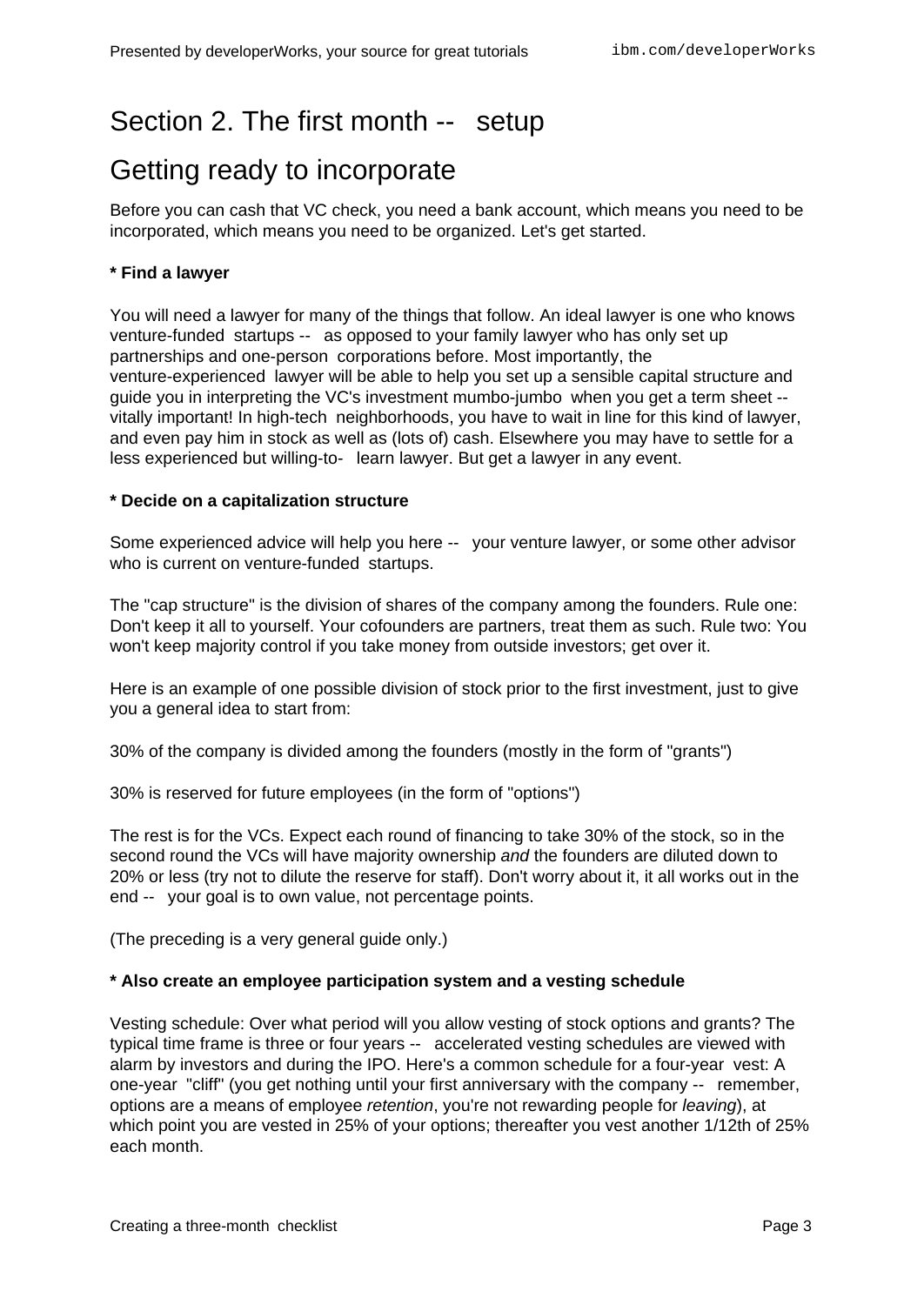**Note:** Whatever vesting schedule you come up with, **everyone** should live with it -- that means founders, board of directors, advisory board members, service providers, your mom, everybody.

Now make a list of every kind of job you plan to hire into, and create a schedule (list) of how many options each job type should get, depending on how high up the ladder they are, how important their contribution will be, how hard it is to hire people who are any good at that job, AND at what point in the building of the company they come on board -- as you get each round of financing, the risk goes down and, therefore, so do the number of options later arrivals get. This list will:

1. Tell you how many options you need to give away to build your company, which helps you understand the value of options to the future of the company, and

And, of course, if your options schedule adds up to something dumb like 135% of the company, you'll work with your other founders to revise it.

#### Now incorporate

**\* Incorporate** - preferably in Delaware, which is a corporation-friendly state. But the preceding items (especially the cap table) are required in order to incorporate. Your lawyer will walk you through things like picking corporate officers, and listing your contributions of value to the company -- your time and effort, any hardware or software being donated, any patents and copyrights the company will own. Tip: Keep your corporate structure simple.

**Another tip:** Make sure the company owns the core technologies and isn't just borrowing them from one of the founders; VCs wouldn't like that. This usually involves the founders and key staff signing over all inventions now and as long as they work for your company. And the VCs will also want at least basic noncompete and nonpoach contracts from each founder and senior staffer.

\* When you have incorporated, file for a **business license and tax ID number** in your state.

\* Now get a **bank account** -- you'll need the tax ID number and incorporation verification papers to do this. Don't try to run the company out of somebody's personal bank account! And make sure you require TWO signatures to withdraw significant amounts of money -- this is not the area in which trust in your colleagues is a good idea.

Now, with incorporation papers, a tax ID number, and a bank account in hand, you can accept investments, spend money, sign leases, and otherwise dig yourself a big hole and get into a lot of trouble (cool!).

\* File for a **business license** with your city or local community, if one is needed.

### Organize the operation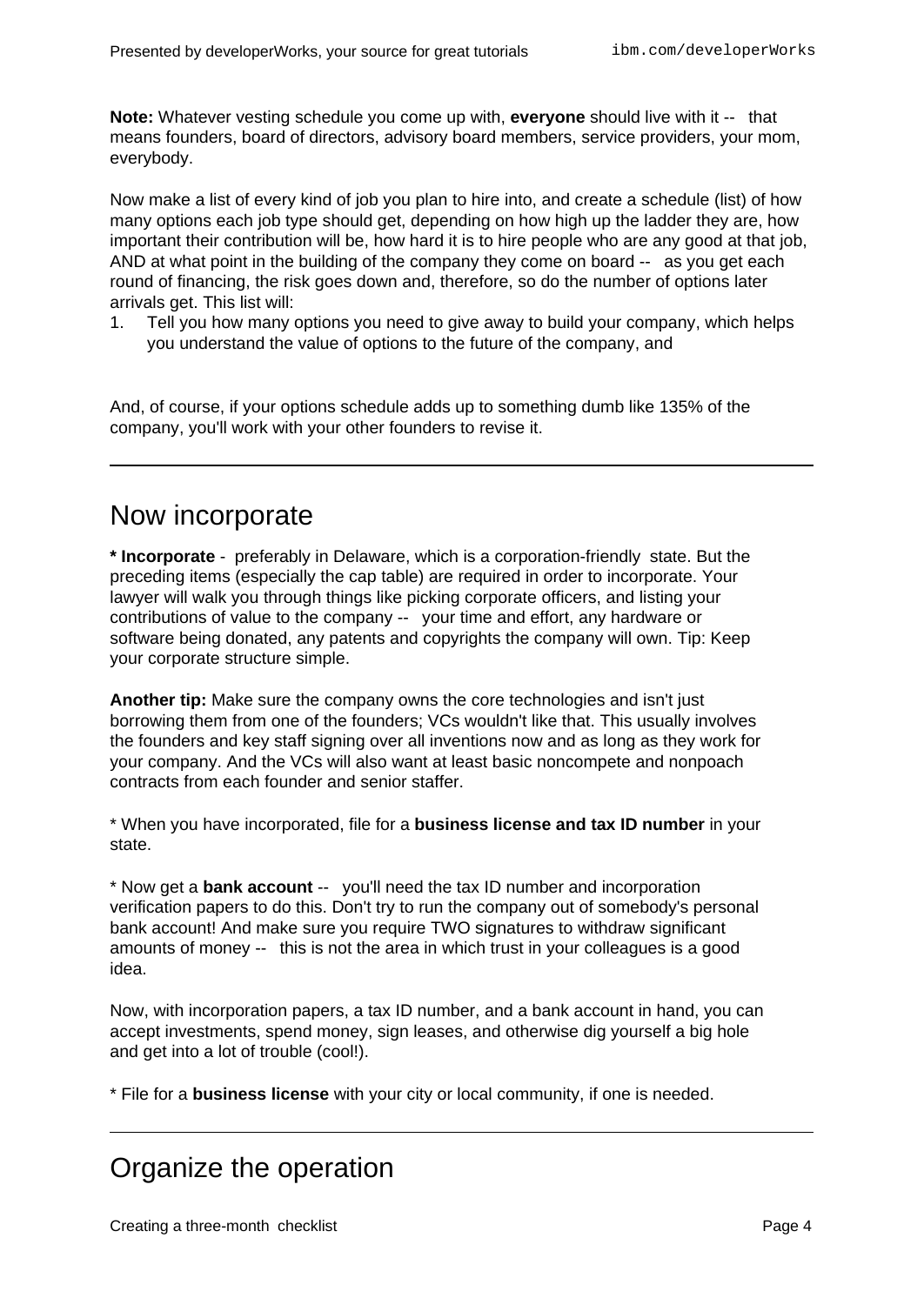#### **\* Take a first pass at an org chart**

You need a CEO, a president, and a secretary/treasurer. You probably also need somebody in charge of each of several operational areas: technology, sales/marketing, content, maybe IS as separate from tech development, business development (alliances). Have **clear** lines of authority -- who reports to whom, about what, and who approves what at which level. Avoid dotted-line reporting structures as much as possible -- make sure each person in the company - - now and in the future -- knows exactly who has the authority to decide what. This will change frequently, especially as you grow and also when you have a business crisis, but at any given point in time the organizational/reporting/decision-making structure of your company must be as clear as you can possibly make it. Now is the right time to start this.

The most important item on the org chart at this point is deciding **through whom all the money flows**, and what the system is for making financial commitments and seeing that bills are paid. Ideally the secretary/treasurer (or somebody reporting to him) will have all invoices and requests for payment pass through his hands, so he can keep track of things - otherwise your "actuals" budget won't be complete and you won't be able to control and track spending. Ditto with tracking income and payables.

Crucial! **Don't let anybody bypass the money system!** Nobody, not even the quirky, anti-authority, snap-decision-making founder, can ignore this system and make major spending commitments on his own authority! This is worth going to the mat over, each and every time it is needed. There is a time to avoid conflict, but this ain't it.

#### Tedious details: space, utilities, services

#### **\* Start looking for space.**

Depending on where you live, this will vary in degree of difficulty, and will introduce you to supply-and-demand in its rawest form. If you brim with confidence in your prospects for future funding, you can take space with room to expand. Most of the rest of us can't afford to risk the company like that, so we do (overpriced) short-term leases for space we will grow out of very quickly if we're successful. That means you'll be moving frequently in the first few years. Get used to it.

**A tip:** Don't succumb to the temptation to **split your staff** across multiple locations, and don't let any **key people work from home.** A startup has many details to work out, and many strategic and tactical organizational battles to fight out, and split or not-present staffs are a major hindrance to the necessary process of building a company in its first year or two. The only people who can work away from the office are those who have well-defined, settled tasks and who are not Players -- such as salespeople out meeting clients, and programmers creating black-box elements. You shouldn't even have field sales offices until your sales organization is well-organized and the sales strategy is well-defined and tested.

#### **\* Shop for utilities...**

Somebody has to play point person for shopping for telephones, cell phones, ISP services, network services, near-term equipment purchases. Give that person two weeks, and then have a meeting and decide quickly! No long-term leases! No major purchases on spec! Keep it simple simple simple! This is not brain surgery, don't overthink it, don't tie up senior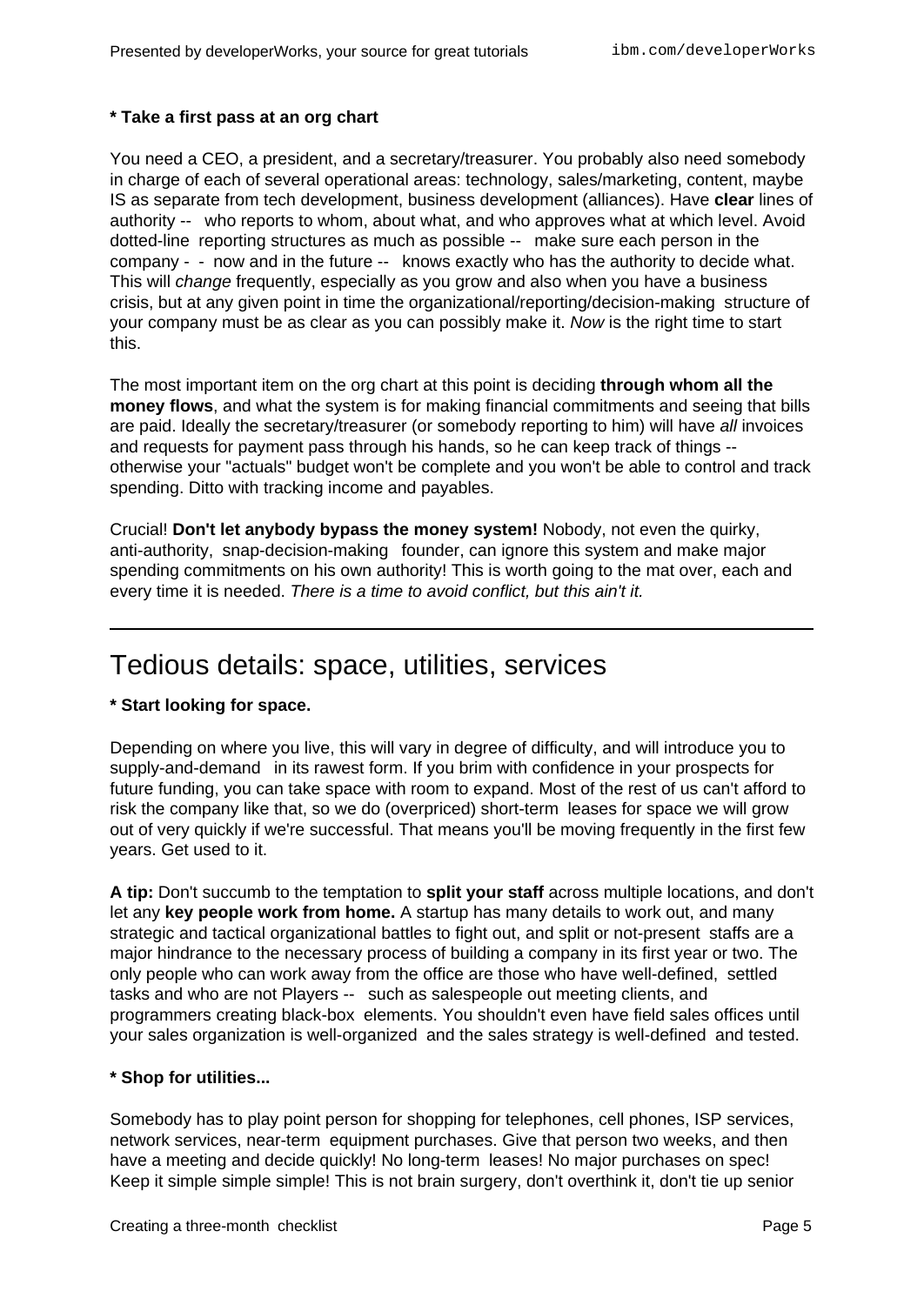brainpower on it.

#### **\* ...And services**

Somebody has to do the same for **HR-type services and decisions:**

What are your employee policies?

How much vacation time do employees receive?

Who can work from home? (Make sure the people doing hiring know this policy lest they use it in hiring negotiations.)

Most important: **Medical/dental plan** - you'll need one! Or, as a stop- gap, you could let employees buy individual/family plans themselves and you reimburse them, for a while at least.

**\*Hire a bookkeeper** (could be part-time at first)

The bookkeeper will set up your payroll system and make sure withholding taxes are paid, among other vital-but-boring things that will drive you out of business if they're not taken care of from the very beginning.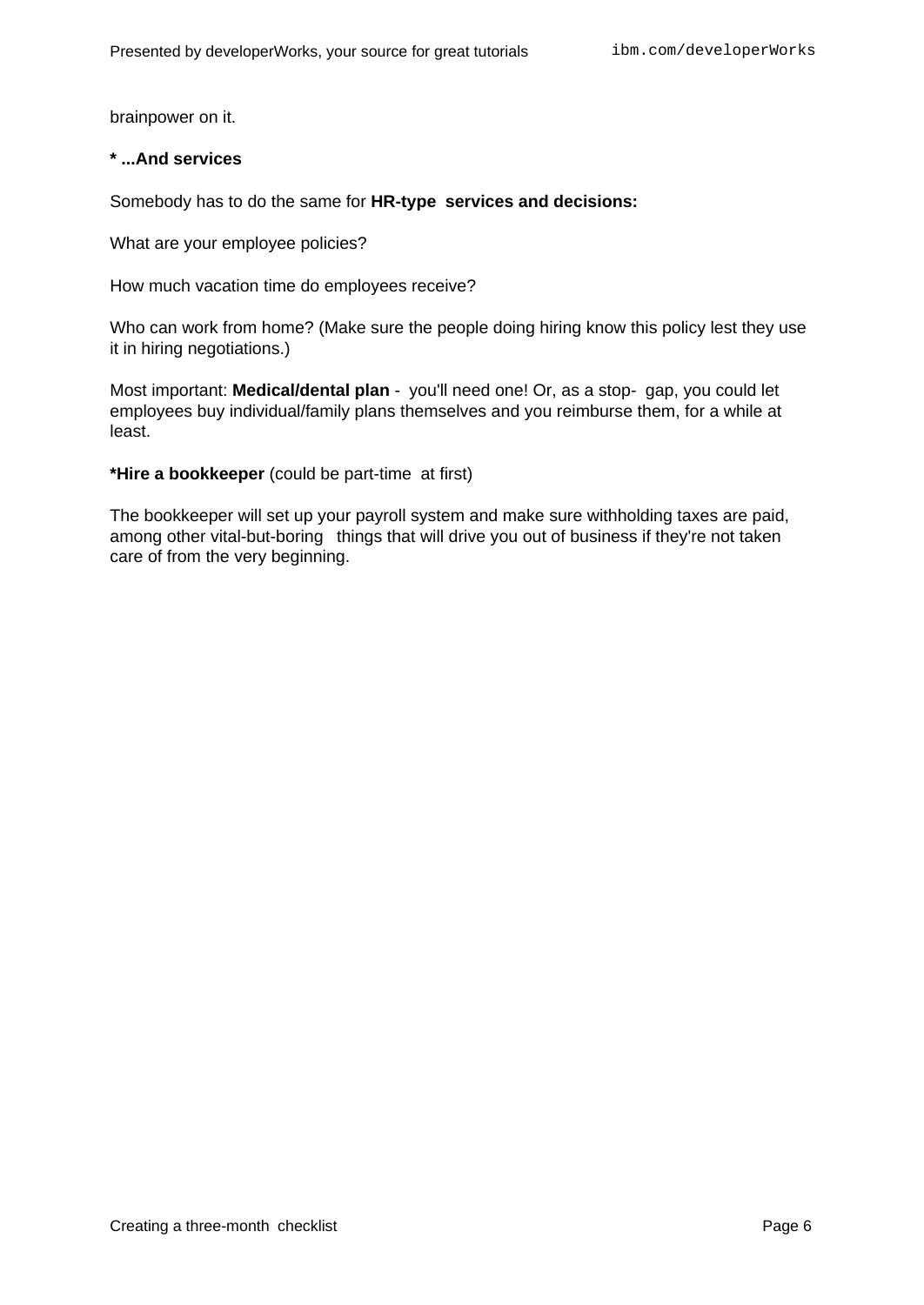### <span id="page-6-0"></span>Section 3. The second month - maintenance

### Setting up the budget

In the second month, we assume you have deposited the check from the investor(s) and are now setting up your actual business and starting to work -- which means you're starting to spend money.

#### **\* Set up an operating budget**

An operating budget is the budget that tells you in detail what you plan to spend your money on each month, and what income you hope to generate each month. It's the budget you run your operation on -- as opposed to the three-year-plan- type big-picture budgets you try to confuse VCs with. The operating budget will keep you on-track, help you control your burn rate, warn you early how much trouble you're in, help you convince the rest of the big spenders on your team how much trouble you're in, and assist you in making well-timed strategic decisions.

See [Creating](http://www-105.ibm.com/developerworks/education.nsf/startup-onlinecourse-bytitle/0904DC5F4408CEFD862569CE006DB0F6?OpenDocument) [an](http://www-105.ibm.com/developerworks/education.nsf/startup-onlinecourse-bytitle/0904DC5F4408CEFD862569CE006DB0F6?OpenDocument) [operating](http://www-105.ibm.com/developerworks/education.nsf/startup-onlinecourse-bytitle/0904DC5F4408CEFD862569CE006DB0F6?OpenDocument) [budget](http://www-105.ibm.com/developerworks/education.nsf/startup-onlinecourse-bytitle/0904DC5F4408CEFD862569CE006DB0F6?OpenDocument) here on developerWorks for details on setting up and using this crucial tool.

\* Figure out how to **compensate board members.** Talk to colleagues and to your investors about what's customary. Outside board members get paid to attend board meetings, varying from peanuts plus lots of options, to thousands of dollars a meeting -- and lots of options anyway, depending on the industry you're going into. But no outside director will do any actual work until this is decided.

#### \* Think of some good **potential board members** moving forward

You will need and benefit from one or more "outside directors," or board members who don't work for the company and aren't investors. These come in two flavors: industry figures, and wise heads. The industry figures are people who, by agreeing to be on your board, add credibility to your company, in the eyes of the industry you're in or in the eyes of potential future investors. Wise heads are people who can give you guidance, ideas, a shot in the arm, or a pep talk, and other forms of adult supervision as needed. Pick a mix if possible. It's hard to find good people, even if you know a lot of people, so spend time on this topic.

#### \* Figure out how to **compensate advisory board members**

Just like board of directors members, advisory board members want a little something for giving out advice. If you are a high-tech startup, they'll purely love to get some options, although not nearly as big a chunk as board of directors members get, of course. Beyond that, minor reimbursement for travel, and a good meal are usually all you need.

\* Make a list of potential members for **one or more advisory boards**

Advisory boards can be a good, less-expensive substitute for a larger board of directors, and they can be of more practical help when it comes to operational issues. Possible advisory boards include industry, technical, and customer. They can be large; you can have meetings or poll them by e-mail, and you will find real gems.

So decide what advisory boards you'd benefit from. Then figure out how you will use them --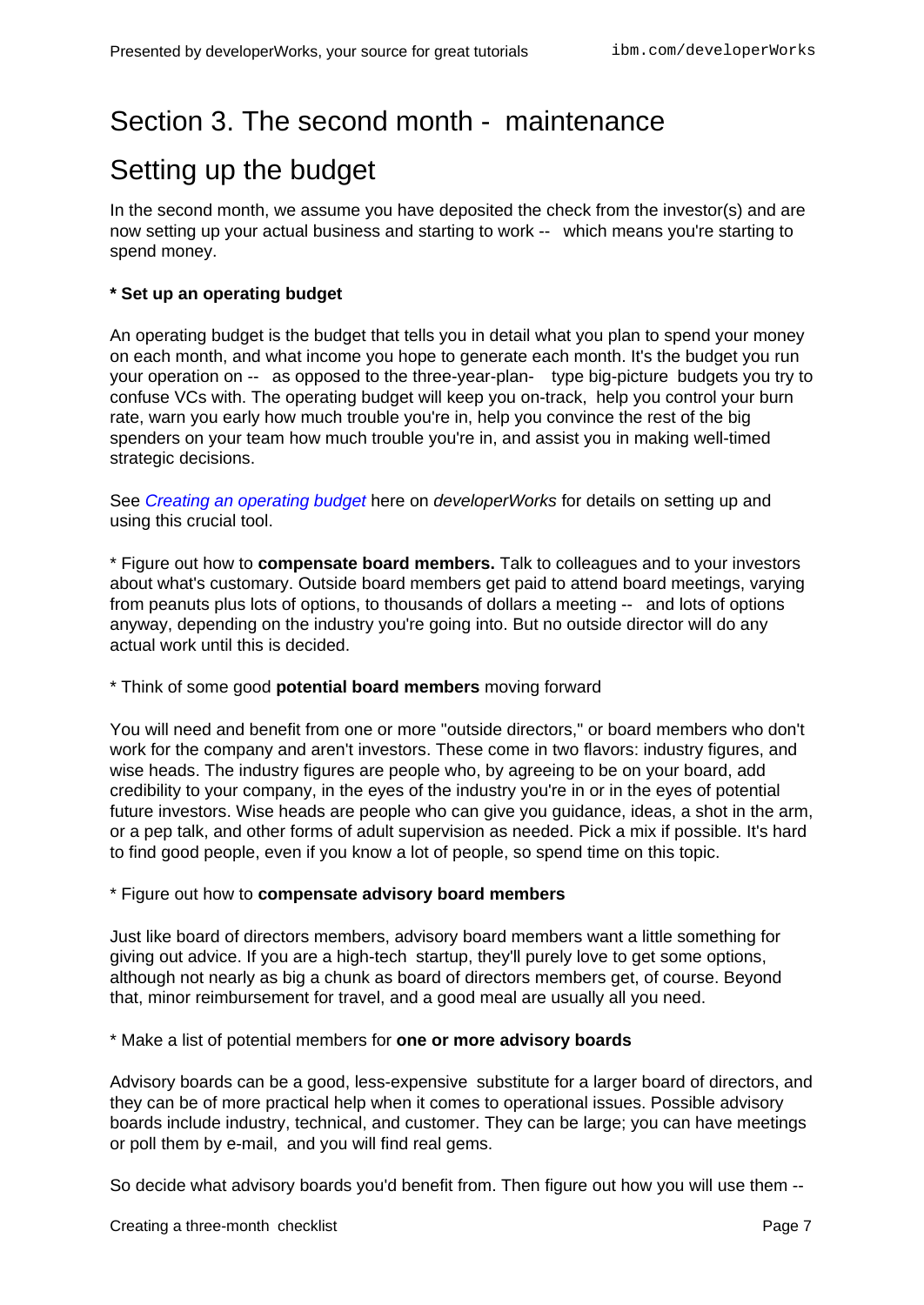regular meetings? E-mail consultation? Telephone consultation? Polls? Then assign somebody the task of actually forming them (some will be made up of people you know; others you will recruit through your Web site, for example) -- and do use them!

\* Still looking for **space**? If you grow rapidly, you'll be looking for space all the doggone time!

#### Reality checks and milestones

#### **\* Revisit the org chart**

This is the time to double-check how well the org chart is representing the reality. Is it working? Are the people in authority really in control? Are there any crossed lines? Neglected areas? Adjust. You will need to revisit this probably every month for a while, and then every few months for a year or two.

#### **\* Time for a staff meeting**

Have a group staff meeting to review how you're doing and how you're actually spending and *planning* to spend money in the next few months. Get everyone in agreement.

\* **Create milestones**, documents, and charts for EACH department in the company.

Now that you have a budget, and some staff, and a month or two of operations under your belt, it's time to create formal milestones for every important thing you want to accomplish over the coming 6 to 12 months. Set up monthly meetings with each department to see how they are doing against the milestones. It will be an early warning system that will test your skills as a manager!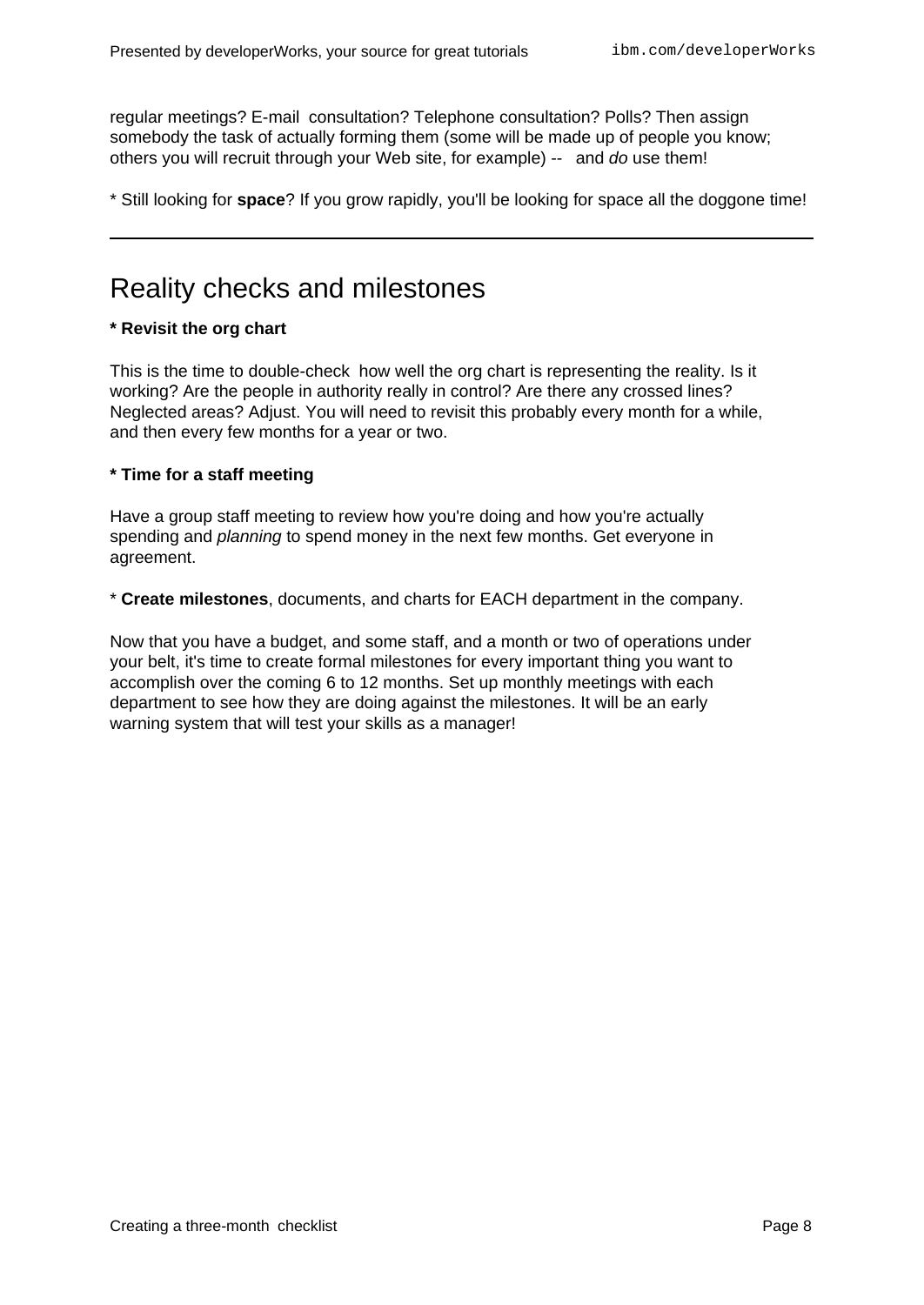## <span id="page-8-0"></span>Section 4. The third month - Monitoring

### Review budget performance

You've survived this long -- phew! -- and have most of your operation set up and running. Now you just have to keep your hand lightly on the tiller, check all the various checkpoints and monitors you've set up -- the budget, the milestones, the org chart, the advisory boards -- and you will have a real sense that you have things under as much control as can be expected in an unpredictable world.

\* First, you need to **review the operating budget "actuals" against "plan."** Schedule this from now on as a monthly meeting, and never miss a month.

Make **adjustments to the budget**, including the appropriate amount of yelling at people. This month, also review the budget process, to make sure the system is working and things aren't being spent that aren't on the budget, and people aren't spending or making spending commitments without proper approval. Revise the budget as experience advises -- check with your bookkeeper or accountant before doing anything radical to the budget, however. See [Creating](http://www-105.ibm.com/developerworks/education.nsf/startup-onlinecourse-bytitle/0904DC5F4408CEFD862569CE006DB0F6?OpenDocument) [an](http://www-105.ibm.com/developerworks/education.nsf/startup-onlinecourse-bytitle/0904DC5F4408CEFD862569CE006DB0F6?OpenDocument) [operating](http://www-105.ibm.com/developerworks/education.nsf/startup-onlinecourse-bytitle/0904DC5F4408CEFD862569CE006DB0F6?OpenDocument) [budget](http://www-105.ibm.com/developerworks/education.nsf/startup-onlinecourse-bytitle/0904DC5F4408CEFD862569CE006DB0F6?OpenDocument) here on developerWorks for some detailed suggestions here.

\* Consult with a bookkeeper or an accountant to **make sure everything is kosher** so far. Make sure the employee withholding taxes are actually being paid, for example.

### Check with your advisors

\* Have first **advisory board meetings** to make sure you're on track.

**\* Review milestones,** argue, settle arguments. Actually settle them, don't just paper them over.

\* Time to **consider hiring HR services, accounting services, other services** check the Web-delivered services, which may be more appropriate for small businesses.

\* Have a real **board of directors meeting** -- get a feel for what the investors want to know and how much they will be involved (or interfere) with your operation. Schedule regular board meetings -- probably monthly at first, and no less often than quarterly later on. In this first board meeting, approve necessary resolutions (such as adding members to the board, approving paperwork as needed).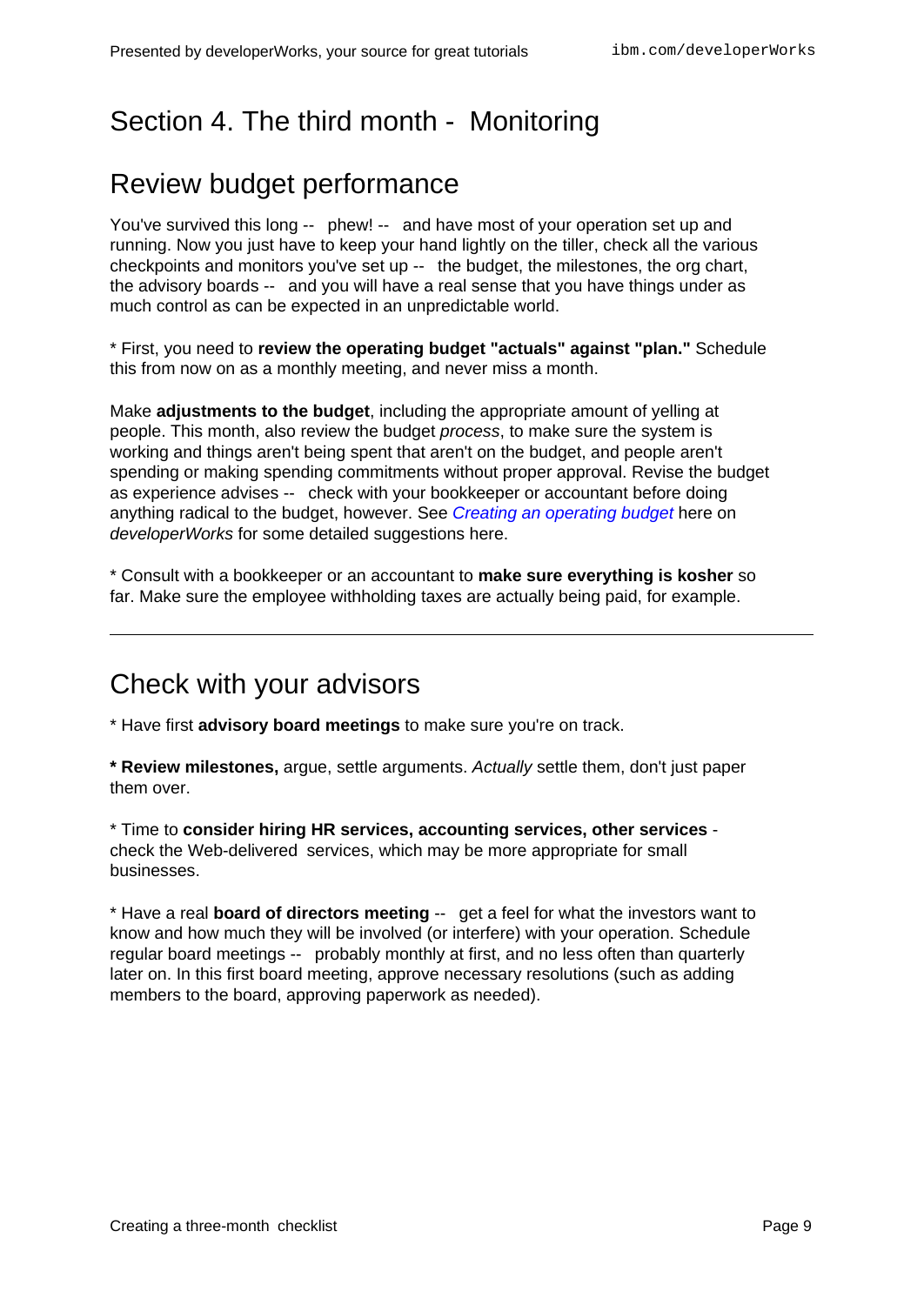### <span id="page-9-0"></span>Section 5. Wrap-up

### What next?

At this point you are established organizationally and you have some processes in place for monitoring your business during this, its most difficult period of starting up and feeling its way through a new marketplace toward eventual success. These organizational structures and processes are at the **heart** of any well-run business, and your establishment of them early and use of them regularly will save your skin on a monthly, if not weekly, basis.

There's a weird little side benefit to this that I almost hesitate to spell out during the glow of the startup period. But it's entirely possible that this startup will fail - theoretically, at least. I've had a few collapse under me, so I know the feeling. But there are great personal benefits in going through a startup -- you get an accelerated, compressed, high- density education in the practical issues of running a business. You grow up fast. If you have had little actual management experience yet -- very common among high-tech startups, certainly -- the act of setting up an organizational structure and putting in place the tracking processes described in this tutorial will teach you more about how to manage a fast-moving enterprise effectively than a Harvard MBA would.

From this point forward, simply repeat the third month processes each month -- check the "actual" budget for the past month to the "plan" and adjust (including making difficult decisions about your original plan, your business model, the market you face, and the varying contributions of the staff, some of whom may need to be fired); meet with your various advisors regularly; keep an eye on the org chart and adjust as needed (DO NOT let fear or favor interfere with necessary changes); review and revise monthly milestones for each department; and try to have fun with it!